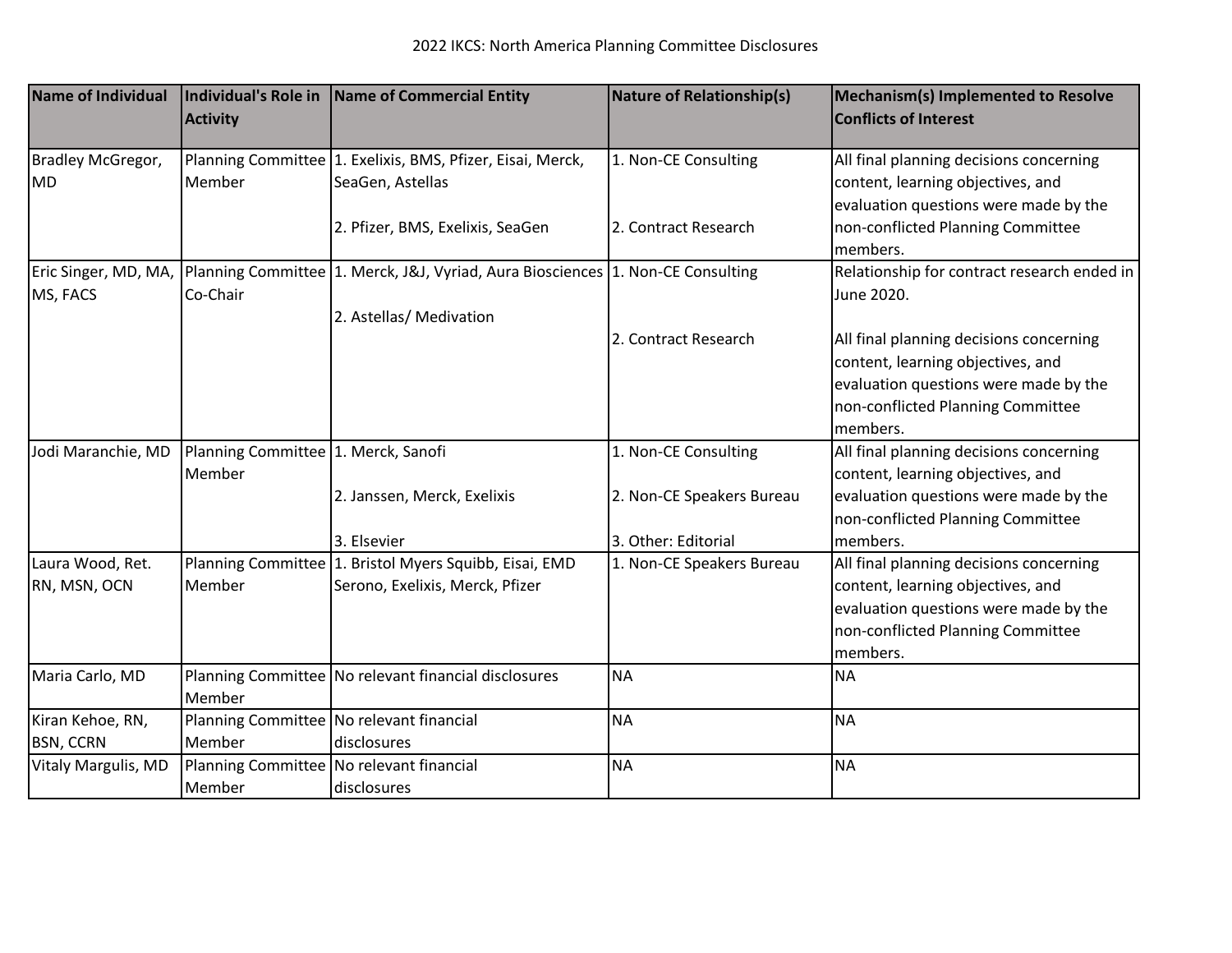| Philip M. Pierorazio, |        | Planning Committee 1. Chapter Author on Small Renal                      | 1. Royalty                  | All final planning decisions concerning |
|-----------------------|--------|--------------------------------------------------------------------------|-----------------------------|-----------------------------------------|
| MD]                   | Member | <b>Masses</b>                                                            |                             | content, learning objectives, and       |
|                       |        |                                                                          | 2. Academic Center Advisory | evaluation questions were made by the   |
|                       |        | 2. J&J Ethicon                                                           | Board                       | non-conflicted Planning Committee       |
|                       |        |                                                                          |                             | members.                                |
|                       |        | Yousef Zakharia, MD   Planning Committee   1. DSMC: Janssen Research and | 1. Non-CE Consulting        | All final planning decisions concerning |
|                       | Member | Development                                                              |                             | content, learning objectives, and       |
|                       |        |                                                                          |                             | evaluation questions were made by the   |
|                       |        | 2. Pfizer, Novartis                                                      | 2. Honoraria                | non-conflicted Planning Committee       |
|                       |        |                                                                          |                             | members.                                |
|                       |        | 3. IT institution support from Pfizer,                                   | 3. Contract Research        |                                         |
|                       |        | Exelixis, Eisai                                                          |                             |                                         |
|                       |        | 4.50 stock shares with Gilead                                            | 4. Ownership Interest: Owns |                                         |
|                       |        |                                                                          | <b>Stocks</b>               |                                         |
|                       |        | 5. BMS, Exelixis, Castle Bioscience,                                     |                             |                                         |
|                       |        | AstraZeneca, Array, Pfizer, Clovis, EMD 5. Other: One time Advisory      |                             |                                         |
|                       |        | Serono, Myovant.                                                         | Board                       |                                         |
|                       |        |                                                                          |                             |                                         |